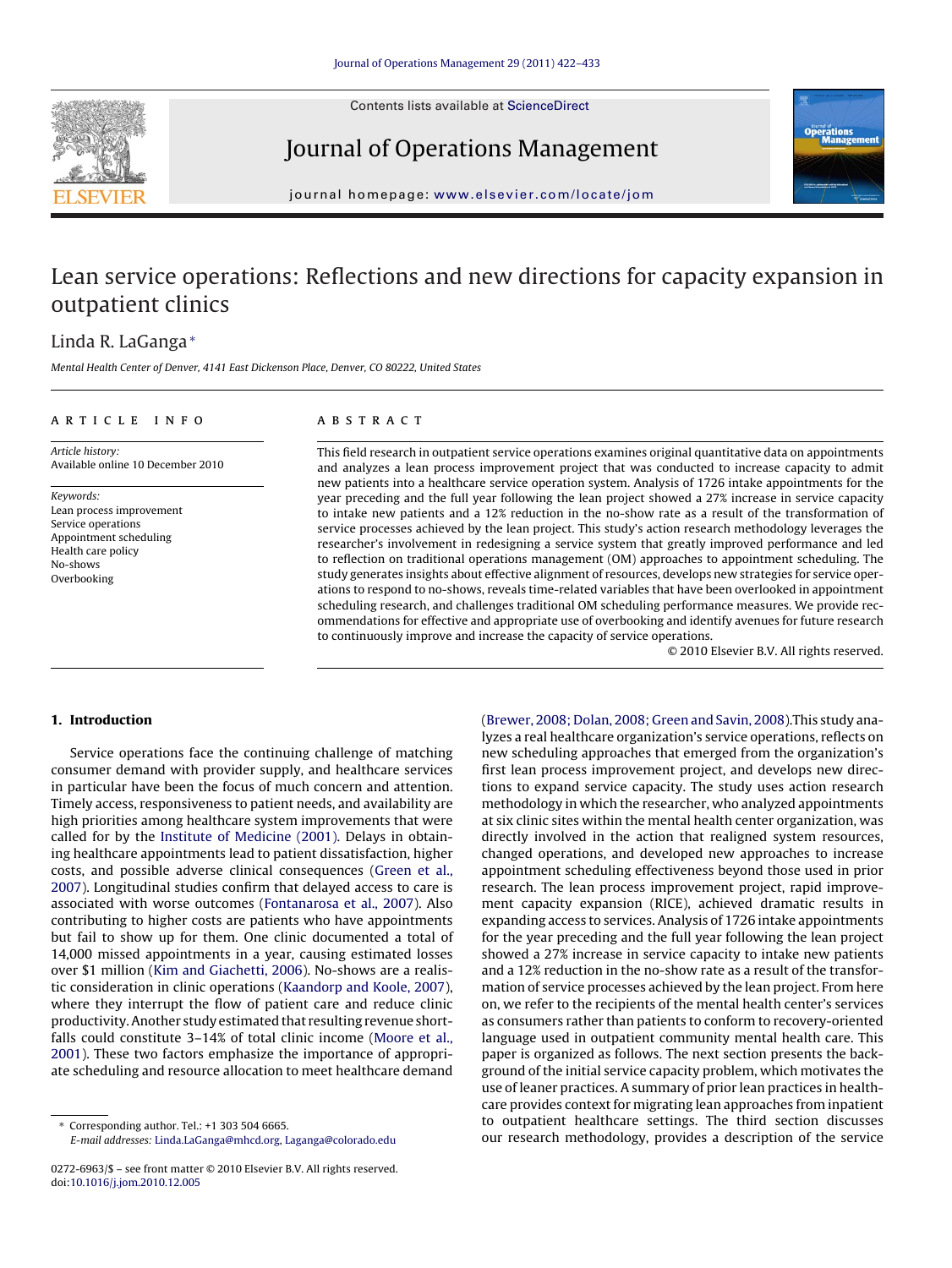operations where it occurred, analyzes appointment data, and diagrams the flows of the scheduling and appointment processes. The fourth section reports the results of the lean implementation, measured in the year following the startup of the reconfigured system, and describes feedback from participants and consumers. The fifth section reflects on insights developed in the lean project to realign resources and expand capacity, reveals variables that have been overlooked in prior appointment scheduling research, and considers the need to examine and revise the traditional emphasis of appointment scheduling research and its performance metrics. We conclude with a summary and identify new directions to continuously improve and increase the capacity of service operations.

#### **2. Service capacity problems, solutions, and reactions**

The problem of balancing patient wait time and provider idle time has received considerable research attention for decades ([Bailey, 1952; Cayirli and Veral, 2003; Gupta and Denton, 2008;](#page--1-0) [Ho and Lau, 1992; Klassen and Rohleder, 1996\).](#page--1-0) Such studies have focused on managing the variability in appointment service times. However, many providers have told us that they had significant control over the duration and variance of service times, but had less control over patients' attendance. In healthcare, no-show rates vary widely from as little as 3% to as much as 80% [\(Rust et al., 1995\).](#page--1-0) A 50% no-show rate was reported in a hospital outpatient clinic ([Kim](#page--1-0) [and Giachetti, 2006\).](#page--1-0) During our outpatient tracking activities, we found approximately 30% of scheduled patients did not show up for their appointments.

In outpatient clinics, matching doctor capacity to uncertain daily demand has been studied through alternative appointment scheduling techniques. These include allocating capacity for open access through short-term and same-day scheduling ([Kopach et al.,](#page--1-0) [2007; Liu et al., 2010; Qu et al., 2007; Robinson and Chen, 2010\),](#page--1-0) handling walk-ins ([LaGanga and Lawrence, 2008b\),](#page--1-0) and the investigation of overbooking to mitigate the effects of patient no-shows ([LaGanga and Lawrence, 2007b\).](#page--1-0) Such appointment scheduling has emphasized the allocation of existing capacity. However, for the most part, these models have not fully addressed the pressing need to expand capacity to increase patient access to services. In the next sections we consider approaches that target capacity expansion more directly and are further developed through this study.

#### 2.1. Overbooking

When there is a significant chance of patient no-shows, overbooking can be an important strategy for improving patient access and stabilizing revenues [\(Muthuraman and Lawley, 2008\).](#page--1-0) Overbooking models have been studied extensively in airline and other transportation applications in the context of revenue management ([Barnhart et al., 2003; Lieberman, 2004, 2005; Toh and Raven, 2003;](#page--1-0) [Van Ryzin and Talluri, 2003; Weatherford and Bodily, 1992\).](#page--1-0) More recently, LaGanga and Lawrence (2007b) developed an overbooking utility model to capture the trade-off between the expected benefits of serving additional patients and the costs of patient waiting times and provider overtime.

Controversy about overbooking medical appointments is related to concerns with achieving both customer service and managerial efficiency ([Kimes, 1994\)](#page--1-0) and to customers' perceptions of fairness ([Wangenheim and Bayón, 2007\).](#page--1-0) When customers' perceptions of service fall short of their expectations, this gap leads to a negative perception of service quality [\(Zeithaml et al., 1990\).](#page--1-0) Suggestions for making the practice more acceptable to customers include educating customers ([Kimes and Noone, 2002\)](#page--1-0) and compensating patients for excessive waiting time ([Dolan, 2008\).](#page--1-0) The theme of fairness was repeated often among 32 on-line responses from patients and doctors [\(WSJ.com Forums, 2008\)](#page--1-0) to a Wall Street Journal article [\(Brewer, 2008\)](#page--1-0) that critiques the practice of overbooking. Next we consider how lean process improvement can help resolve this controversy and improve healthcare services.

#### 2.2. Lean process improvement in healthcare

Quality management practices such as continuous quality improvement, total quality management, six sigma, and the Malcolm Baldrige National Quality Award have been adapted from manufacturing and implemented successfully in healthcare [\(Gowen et al., 2006\).](#page--1-0) Many of these traditional quality improvement practices focus on improving processes, reducing variability, and identifying root causes of problems. Lean practices focus on patient flow, value-stream mapping, and kaizen events [\(Bernstein,](#page--1-0) [2008\).](#page--1-0) The focus on the reduction or elimination of waste (unproductive effort that does not create value for the end customer) led to the term lean to describe systems that consumed fewer resources and delivered superior results [\(Womack et al., 1991\).](#page--1-0)

Although lean principles were developed and applied initially in manufacturing, they are being used successfully in healthcare. Lean approaches are included in the quality improvement recommendations for organization-wide system transformation in public health ([Riley et al., 2010\).](#page--1-0) There are many documented cases of successful lean projects conducted in hospitals since the 1990s to improve patient care by reducing errors, waiting times, and costs while improving interdepartmental interaction and employee satisfaction ([Graban, 2008\).](#page--1-0) However, only a few prior studies have been found that refer to lean principles in improving outpatient service operations.

The migration of lean principles from manufacturing to healthcare settings was demonstrated by hospitals such as Denver Health Medical Center ([Nuzum et al., 2007\).](#page--1-0) In 2006, the hospital saved about \$2.8 million without reducing staffing or patient care [\(Shanley, 2007\).](#page--1-0) ThedaCare, a hospital system in Wisconsin, also initiated its lean improvement by studying manufacturing systems and saved \$10 million in 2005 due to its lean programs [\(Matzek, 2006\).](#page--1-0) Lean approaches have produced other measurable improvements such as shortened time to admit patients at Prairie Lakes Healthcare [\(Homolo and Fuller, 2008\).](#page--1-0) Three successful lean applications at the University of Pittsburgh Medical Center improved patient flow in an emergency intake process, an outpatient foot-and-ankle clinic, and the discharge of cancer patients from inpatient to ambulatory services ([Martin et al., 2009\).](#page--1-0) Lean approaches at St. Luke's Hospital in Houston, Texas, reduced variability, standardized healthcare, and improved quality by meeting national standards of care 100% of the time [\(Cook, 2008\).](#page--1-0)

In this study, lean techniques are applied to improve the scheduling and delivery of outpatient services in a mental health center. Through January 2010, the mental health center conducted nine lean rapid improvement events. The resulting lean improvement projects include improvement goals focused both on direct clinical services and on indirect processes that support service delivery. For example, one of the projects increased access to services by streamlining administrative elements of the intake process and significantly reducing clinical services and documentation that did not provide value for consumers or payers ([LaGanga and](#page--1-0) [Lawrence, 2009\).](#page--1-0) The center's first lean project, rapid improvement capacity expansion (RICE), is described in the sections below.

#### **3. Methodology**

This field research uses original data from the mental health center's service operations to study the impact of the organization's first lean process improvement project. The methodology is